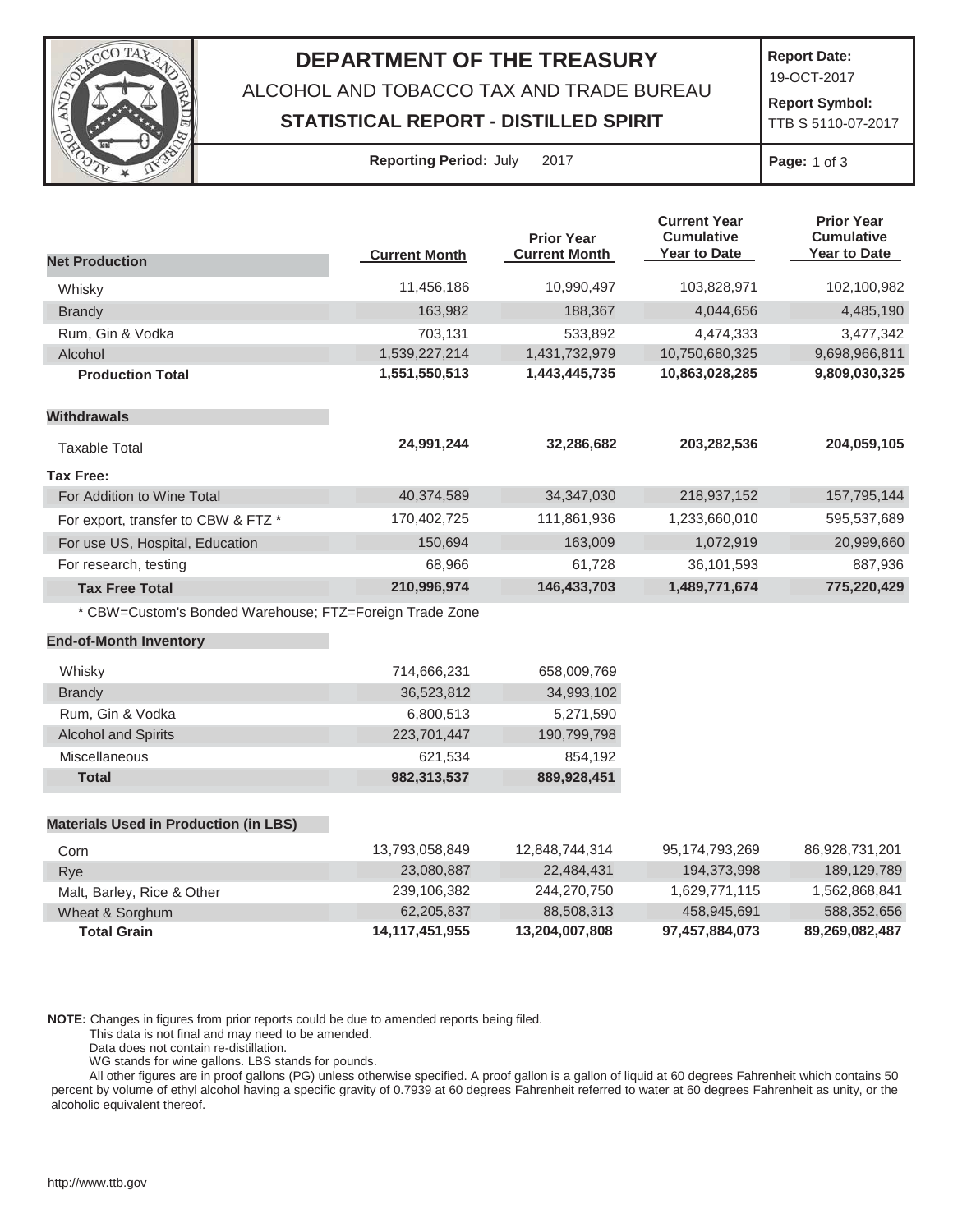## **STATISTICAL REPORT - DISTILLED SPIRIT** TTB S 5110-07-2017 **Page:** <sup>2</sup> of 3

| <b>Bottled For Domestic Use (in WG)</b>         | <b>Current Month</b> | <b>Prior Year</b><br><b>Current Month</b> | <b>Current Year</b><br><b>Cumulative</b><br><b>Year to Date</b> | Prior Year<br><b>Cumulative</b><br><b>Year to Date</b> |
|-------------------------------------------------|----------------------|-------------------------------------------|-----------------------------------------------------------------|--------------------------------------------------------|
|                                                 | 5,910,071            | 5,712,006                                 | 46,582,824                                                      | 42,778,390                                             |
| Whisky                                          | 1,673,653            | 1,679,522                                 | 12,028,144                                                      | 10,071,735                                             |
| <b>Brandy</b>                                   | 2,461,163            | 2,589,931                                 | 24,640,162                                                      | 26,290,216                                             |
| Imported Rum<br>Gin                             | 850,079              | 784,385                                   | 5,765,222                                                       | 6,530,999                                              |
|                                                 | 10,296,634           | 8,879,282                                 | 76,006,394                                                      | 71,678,644                                             |
| Vodka<br>Cordials                               | 6,308,590            | 5,631,676                                 | 39,437,892                                                      | 37,060,037                                             |
| Cocktails                                       | 1,107,440            | 848,589                                   | 7,625,401                                                       | 7,413,531                                              |
| Tequila                                         | 1,166,051            | 1,079,416                                 | 9,149,145                                                       | 9,059,512                                              |
| Alcohol, Neutral Spirits & Miscellaneous        | 128,255              | 162,825                                   | 942,662                                                         | 1,104,479                                              |
| <b>Non-Whisky Total</b>                         | 23,991,865           | 21,655,626                                | 175,595,022                                                     | 169,209,153                                            |
| <b>Total Whisky &amp; Non-Whisky</b>            | 29,901,936           | 27,367,632                                | 222, 177, 846                                                   | 211,987,543                                            |
| <b>Bottled in Bond for Domestic Use (in WG)</b> |                      |                                           |                                                                 |                                                        |
| <b>Total</b>                                    | 70,926               | 39,792                                    | 540,620                                                         | 326,162                                                |
| <b>Bottled for Export (in WG)</b>               |                      |                                           |                                                                 |                                                        |
| Whisky                                          | 2,362,930            | 2,140,314                                 | 15,732,268                                                      | 14,336,285                                             |
| Brandy, Cordials, Cocktails & Miscellaneous     | 290,025              | 270,160                                   | 2,284,146                                                       | 1,993,233                                              |
| Rum, Gin, Vodka, Tequila & Alcohol              | 564,667              | 266,489                                   | 4,525,130                                                       | 2,807,253                                              |
| <b>Total</b>                                    | 3,217,622            | 2,676,963                                 | 22,541,544                                                      | 19,136,771                                             |
| <b>Grand Total</b>                              | 33,190,484           | 30,084,387                                | 245,260,010                                                     | 231,450,476                                            |
| <b>Spirits Dumped to Processing</b>             |                      |                                           |                                                                 |                                                        |
| Alcohol and Neutral Spirits                     | 40,239,634           | 37,474,725                                | 266,992,236                                                     | 255,890,140                                            |
| <b>Imported Whisky</b>                          | 1,873,717            | 1,517,540                                 | 13,495,117                                                      | 12,815,607                                             |
| Domestic Whisky                                 | 7,842,191            | 6,577,982                                 | 55,803,544                                                      | 48,706,540                                             |
| <b>Brandy</b>                                   | 741,977              | 1,000,829                                 | 7,469,930                                                       | 6,915,622                                              |
| Imported Rum                                    | 3,720,349            | 3,341,278                                 | 28,814,251                                                      | 31,708,253                                             |
| Gin                                             | 714,575              | 666,665                                   | 4,176,013                                                       | 4,734,420                                              |
| Vodka                                           | 2,445,600            | 2,485,310                                 | 18,708,821                                                      | 18,786,523                                             |
| Cordials, Cocktails & Miscellaneous             | 792,692              | 752,663                                   | 5,877,052                                                       | 5,757,714                                              |
| Tequila                                         | 1,318,670            | 1,081,638                                 | 9,159,672                                                       | 8,918,764                                              |
| <b>Total</b>                                    | 59,689,405           | 54,898,630                                | 410,496,636                                                     | 394,233,583                                            |
| <b>Other Ingredients Mixed with Spirits</b>     |                      |                                           |                                                                 |                                                        |
| Wine                                            | 1,420,720            | 1,114,850                                 | 9,205,670                                                       | 8,206,410                                              |
| <b>Alcohol Flavoring Materials</b>              | 312,082              | 326,727                                   | 2,389,637                                                       | 2,281,069                                              |

**NOTE:** Changes in figures from prior reports could be due to amended reports being filed.

This data is not final and may need to be amended.

Data does not contain re-distillation.

WG stands for wine gallons. LBS stands for pounds.

All other figures are in proof gallons (PG) unless otherwise specified. A proof gallon is a gallon of liquid at 60 degrees Fahrenheit which contains 50 percent by volume of ethyl alcohol having a specific gravity of 0.7939 at 60 degrees Fahrenheit referred to water at 60 degrees Fahrenheit as unity, or the alcoholic equivalent thereof.